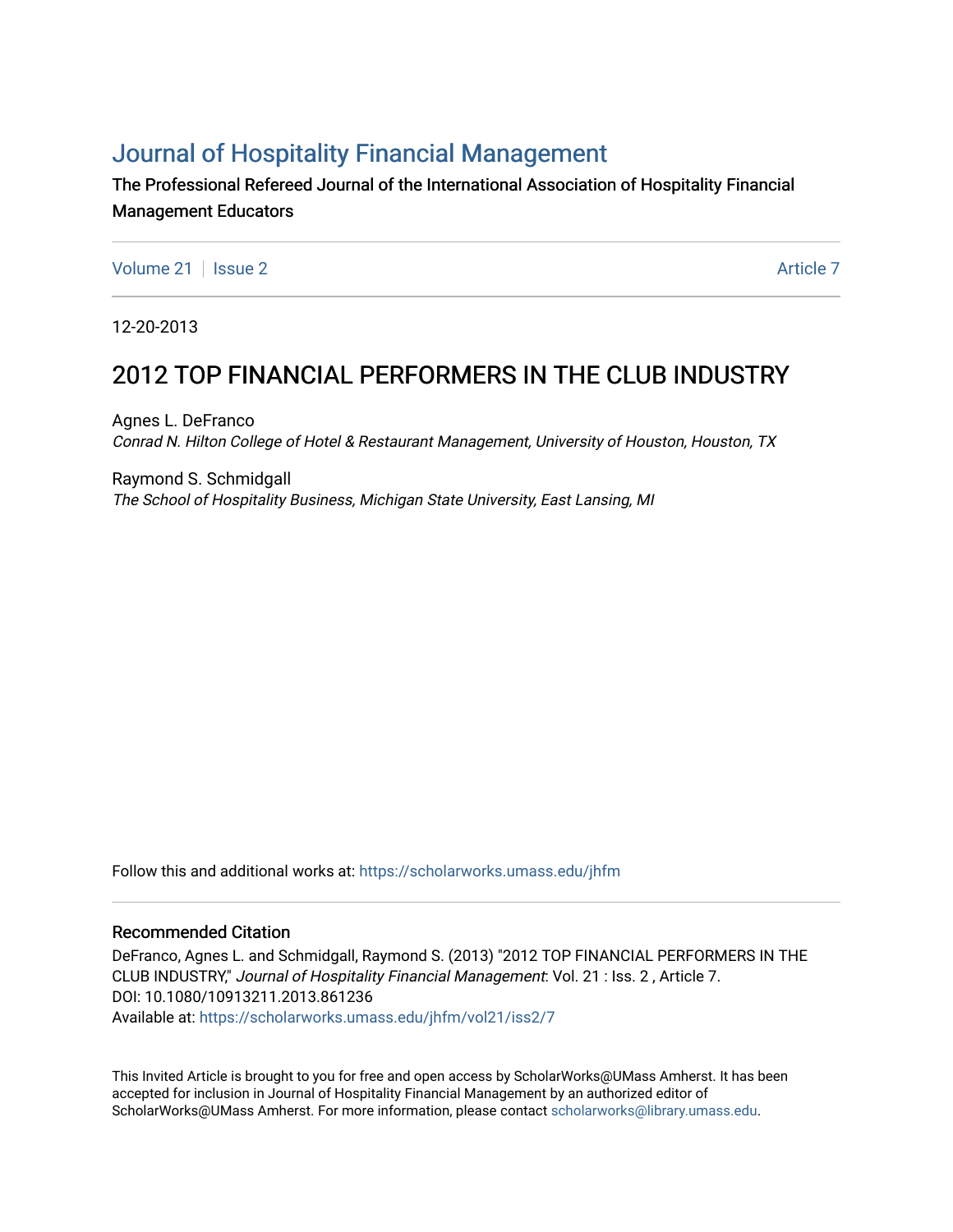#### 2012 TOP FINANCIAL PERFORMERS IN THE CLUB INDUSTRY

#### Agnes L. DeFranco

Conrad N. Hilton College of Hotel & Restaurant Management, University of Houston, Houston, TX

Raymond S. Schmidgall

The School of Hospitality Business, Michigan State University, East Lansing, MI

ABSTRACT. This study uses survey research to examine the financial performance of the U.S. club industry for 2012. One hundred and ten clubs submitted financial data to this study. 24 financial ratios, together with median key financial data from the balance sheet and the statement of activities were calculated for the sample. Results provide a better understanding of the key financial characteristics of top- and low-performing clubs in 2012. Results further show that regardless of the slight upturn in the U.S. economy in 2012, the financial results for the club industry in 2012 were mixed.

#### INTRODUCTION

Financial results make up the report card of a year of hard work. Just as parents are looking forward to seeing the As on their children's report cards, club executives are anxious to learn how their clubs performed. Are the financial goals met? Are funds available for the clubhouse renovation? Do the results support a renovation of the golf course greens? Although weekly and monthly operating reports are compiled, it is always the year-end financial statements that set the tone for budgeting for the future and also form the base for distributing rewards to management and employees in the form of bonuses or other incentives.

The club industry has been waiting patiently for a stellar year since the banner year of 2004. Although the economy in general showed some signs of recovery in 2012, the financial results of the club industry may or may not mirror the slight upturn. Therefore, an assessment of the financial picture is useful to club executives. The year of 2012 did bring much good economic news. The unemployment rate dropped from 8.3% in January 2012 to 7.8% in December 2012. It has further dropped to 7.6% as reported for June 2013 (Bureau of Labor Statistics, 2013a). The average annual consumer price index for 2012 is 229.549, representing a 2.1% annual increase from 2011, 1.2% less than the 3.2% change from 2010 to 2011 (Bureau of Labor Statistics, 2013b). It is the hope that, with unemployment falling and the consumer price index holding steady, the economy can finally be on the road to recovery. While the industry is waiting and hoping, it is important to stay vigilant and monitor all activities and to have all the important financial data benchmarked, both internally and with the industry, so that club executives can make informed decisions for their operations in order to benefit the members.

### NEED AND PURPOSE OF THE STUDY

With an economy that is trying to stand on its own two feet to be solid and stable, understanding financial performance and benchmarking against the norm are both important safeguards to ensure that one's club will be on the positive side of the ledger. Financial ratios make up the report card of a club, and they assist club executives to gauge

Address correspondence to Agnes L. DeFranco, 229 Conrad N. Hilton Hotel and College, University of Houston, Houston, TX 77204- 3028, USA. Email: aldefranco@central.uh.edu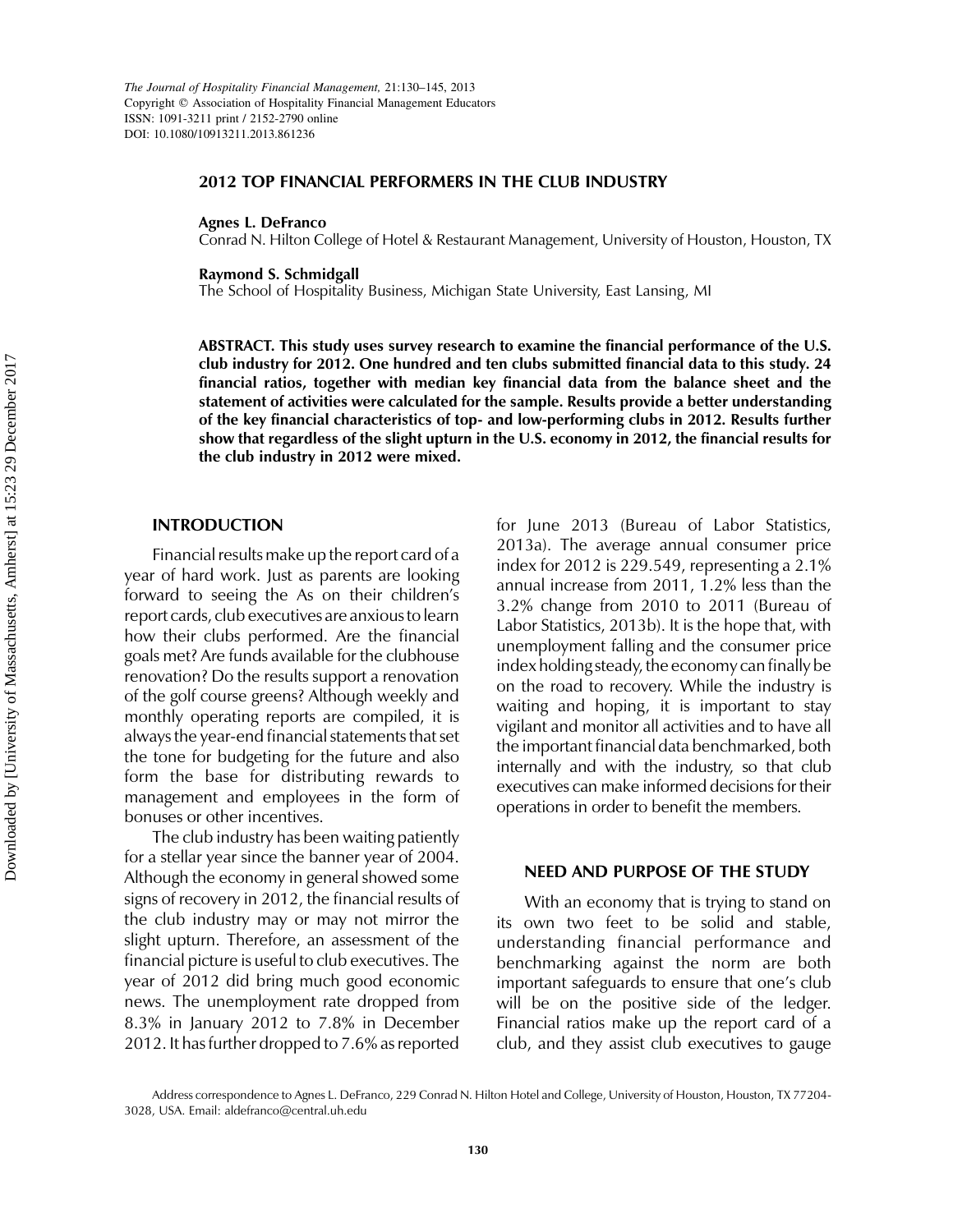the performance of their clubs. These ratios often serve as goal-setting points for management. Therefore, knowing the financial results of the industry, club boards and executives can design incentive packages that will not only fit their individual club but will also be competitive with the industry. From managing costs to increasing revenues, even nonprofit clubs are paying closer attention to the financials because any profit margin can be reinvested in the club without assessing the members.

Benchmarking has always been an important topic but has gained greater popularity in the hospitality industry, especially in the last decade or so. Benchmarking is simply comparing one's measurements of performance or business processes to the norm or to the best practices of the industry. For financial measurements, the government has been publishing OSHA's standard industry classification, or SIC code, and the North American Industry Classification System (NAICS). The code of 713910 under NAICS includes establishments primarily engaged in operating golf courses and country clubs, whereas the SIC code of 7997 includes not only the clubs in the hospitality industry, but also aviation clubs, bridge clubs, baseball, beach, bowling leagues, and handball clubs (Schmidgall & DeFranco, 2011b). Firms and publications such as The Business Almanac, Risk Management Association's Annual Statement Studies, and Dun and Bradstreet (D&B) collect and report financial benchmarks or norms. Yet, both financial and operating ratios are not calculated and reported in one place.

Therefore, the main purpose of this study includes three specific objectives in reporting the financial results of the club industry:

- 1. The overall financial picture of the club industry in 2012, detailing the 24 major financial ratios and the median of key financial data from the balance sheets and statements of activities.
- 2. An analysis of the financial results of 2012, detailing the performance of the top and low performers. For this study, the top performers are those clubs that reported

in the top 20% return on assets (ROA) of the group, and the low performers are clubs whose ROAs are in the bottom 20%.

3. The comparison of the top and bottom performers in 2012, using all 24 key financial ratios and key financial data from the balance sheets and statements of activities, using return on assets (ROA) as the delineating criteron.

Through these results and analyses, management in the club industry can benchmark their performances and make proactive decisions and adjustments to influence and maximize future fiscal behavior. The results can also provide hospitality educators information to incorporate into their curriculum for teaching the future leaders of the club industry.

#### LITERATURE REVIEW

Benchmarking is not new, but it is a much needed and important practice in any industry. Benchmarks are needed in order for a business within an industry to compare itself with its competitors and gauge its own performance. The origin of benchmarking started in the manufacturing industry with Xerox and was documented by Camp (1989) when Xerox first devised and described the process of benchmarking as having five stages: planning, analysis, integration, action, and, finally, maturity, with a system of continuous improvement as a crucial support mechanism to ensure continued success.

Companies and associations in the hospitality industry have been providing such comparison data. For hotels, PKF Hospitality Research, LLC and Smith Travel Research both provide a plethora of choices in reports and tools for hotels to use to benchmark their performances (Hood & Mandelbaum, 2012). Smith Travel's STAR report even includes a competitive set and this report is produced on a daily, weekly, and monthly basis. For clubs, a number of firms such as PKF Consulting USA, LLC; McGladrey, LLP; and Club Benchmarking all have research reports, publications, and special regional reports for clubs. These publications offer exceptional operating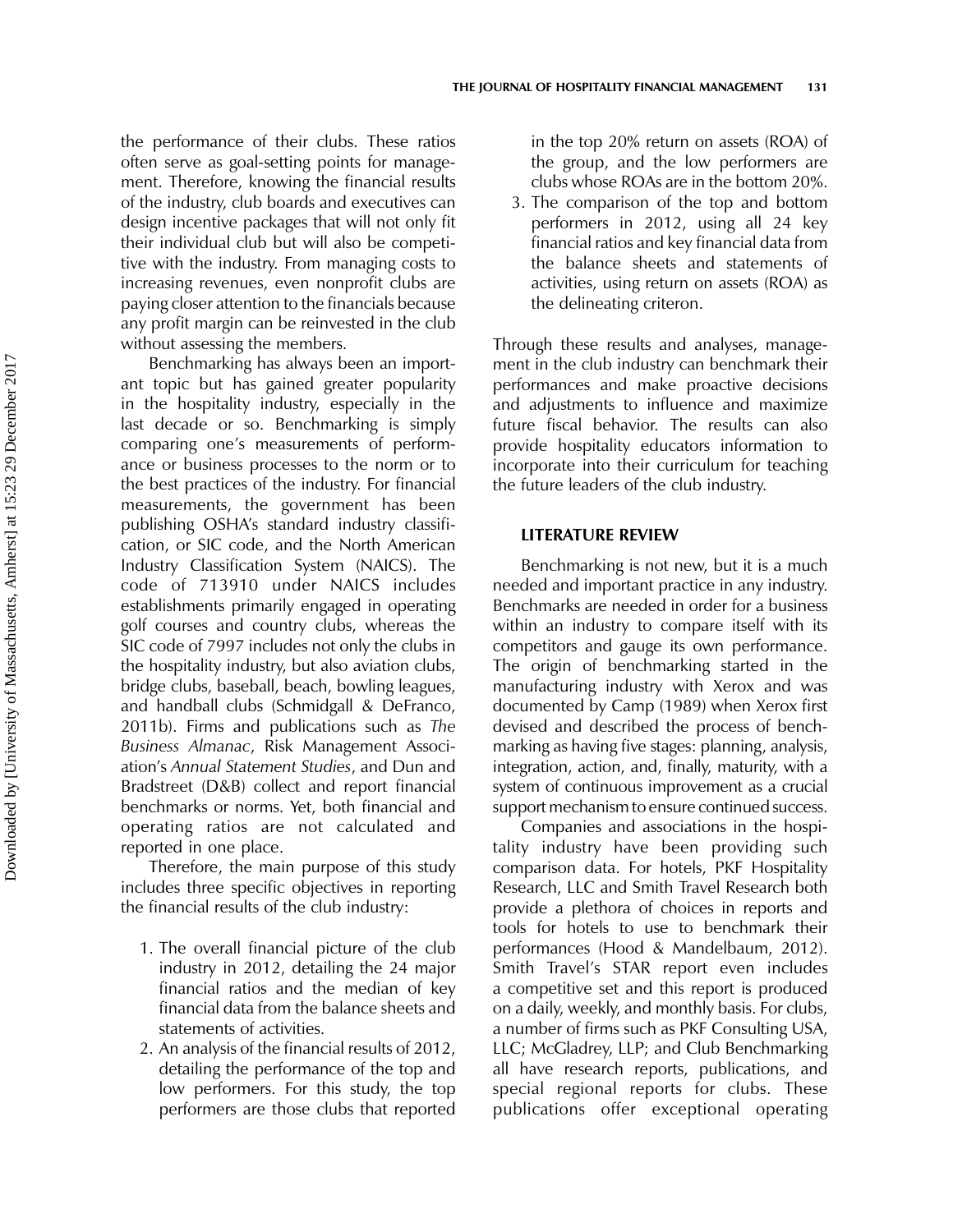statistics, focusing more on the statements of activities (or income statements) and increasingly including certain ratios from the balance sheets (DeFranco & Schmidgall, 2013). For instance, McGladrey publishes an annual trend report for private clubs in Florida (Newman & Tassitano, 2012), and PKF has their annual Clubs in Town and Country publication (PKF Consulting, 2013). Club Benchmarking also produces economic impact reports of the club industry. As mentioned in their CMAA 2012 Economic Impact Report, the one special feature of clubs is that clubs are significant producers of "dense, highly local, economic activity" because, unlike hotel guests that are from all parts of the country or the world, club members and club employees live close to the clubs and thus the majority of cash flow and activities are centered in the particular community where the club operates. For 2012, Club Benchmarking reported a \$19 billion economic impact of Club Managers Association of America (CMAA) membermanaged clubs (Club Managers Association of America, 2013a). In its other publication, CMAA 2012 Finance and Operations Report, Club Benchmarking also offers detailed financial analysis for golf operations and golf shop, to yachting (CMAA, 2013b).

Benchmarking can also be performed internally in a club where budgets and goals are set and the club benchmarks its financial performance to those set goals or to past performance in order to see how much improvement is made. These benchmarks can simply be the amount of membership dues, food revenues, or a certain expense item. They can also be calculated ratios in which one number is divided into another to provide a better financial picture. Each of the major segments of the hospitality industry has a set of these benchmarks. Although some benchmarks are segment specific—such as revenue per available room for lodging, rounds of golf per day for clubs, seat turnover for restaurants, or labor costs per treatment room for spas—some benchmarks cut across the various segments such as current ratio or profit margin. Each segment also has its own uniform system of accounts and practices to ensure meaningful comparisons. For the club segment, in the Uniform System of Financial Reporting for Clubs (CMAA, 2012), there is a chapter on ratio analysis. The current seventh edition has a history of almost 70 years. Practitioners and educators came together in the interim between each of the last six revisions to ensure that relevant information was incorporated (DeFranco & Schmidgall, 2010).

There are five major categories of financial ratios: liquidity, solvency, activity, profitability, and operating (DeFranco & Lattin, 2007). Liquidity ratios measure the ability of clubs to meet short-term obligations. Some examples of liquidity ratios include current ratio, accounts receivable turnover (times and days), and operating cash flow to current liabilities. Solvency ratios are similar to liquidity ratios in that they measure the potential of clubs to meet their long-term obligations. Some examples include debt to equity, times interest earned, and fixed-charge coverage ratio. The third category is activity ratios, which help indicate management's effectiveness in using the assets of the club. Food inventory turnover in times and day, beverage inventory turnover, and total asset turnover are some examples. Profitability ratios assist management in determining profit level. The more common are profit margin and return on assets. Finally, operating ratios assist management in determining the efficiency of the operation. Food cost, beverage cost, and labor cost are some of such ratios that cross all segments of the hospitality industry (DeFranco & Lattin, 2007).

As in many areas, the lodging segment of the hospitality industry seems to always be in the forefront. The lodging segment had the first uniform system of accounts in 1926, and research on ratios in the hospitality industry also started with lodging. In the 1980s, Geller and Schmidgall (1984), Temling (1985), and Schmidgall (1988) all performed ratios research for the lodging industry. In 1991, Swanson studied only the liquidity aspect and published the first detailed research on the liquidity of lodging firms (Swanson, 1991). It was more than a decade later that other ratios articles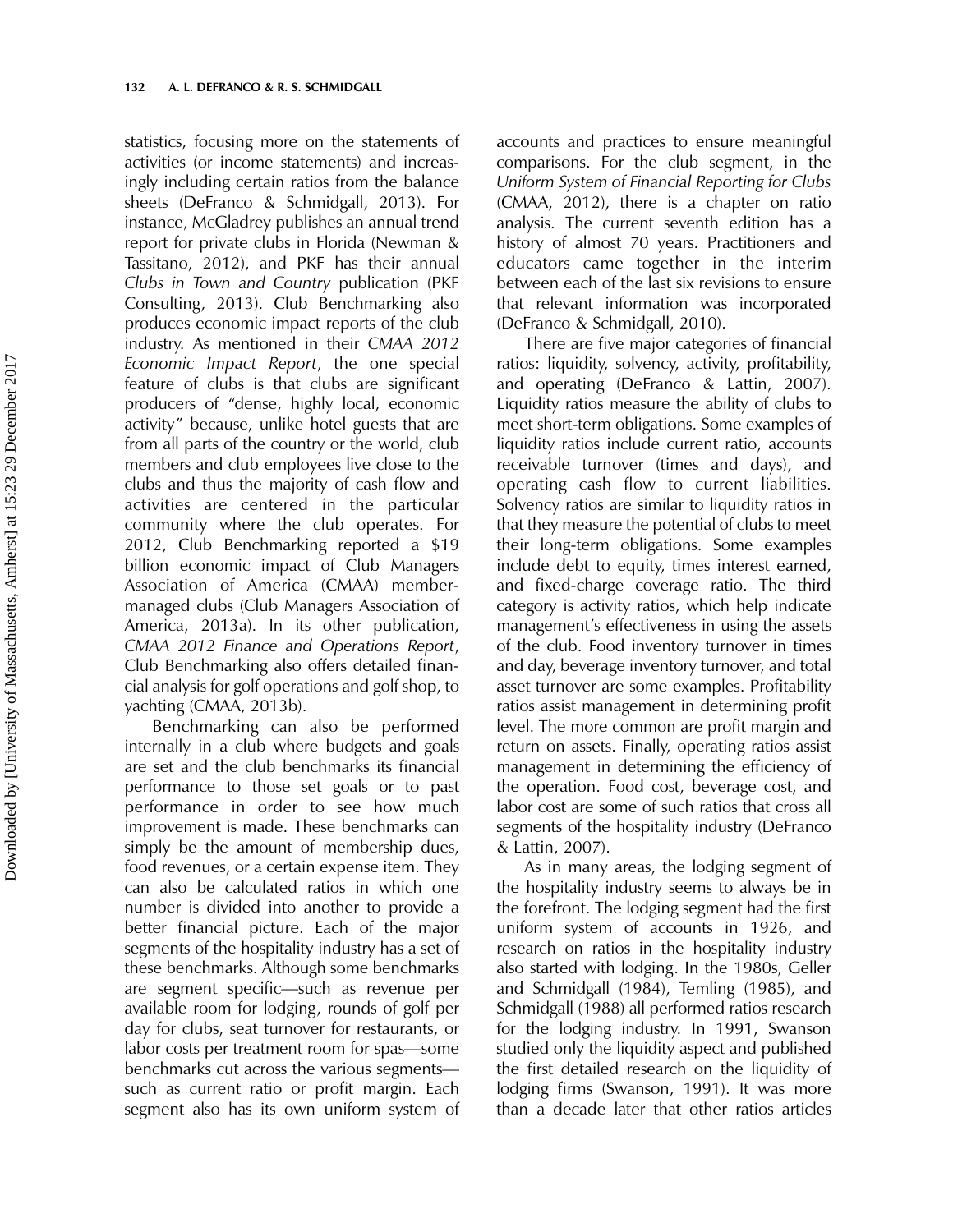added to the body of knowledge, when Singh and Schmidgall (2002) started a research agenda on financial ratios in the lodging industry.

Ratio analysis in the club area began later. Schmidgall and Damitio wrote the text Accounting for Club Operations (2001), which became the standard text for the club industry, endorsed by the CMAA. In the last decade, Schmidgall teamed with DeFranco and published a series of articles on club ratios, setting the first set of benchmarks in 2004 (Schmidgall & DeFranco, 2004), analyzing trends since 2007 (DeFranco & Schmidgall, 2007; DeFranco & Schmidgall, 2008; DeFranco & Schmidgall, 2009b), investigating inventory practices (DeFranco & Schmidgall, 2009a), and began looking at the revision of the 2003 edition of the Uniform System (DeFranco & Schmidgall, 2010). Although 2004 was a banner year for the club industry, this body of research revealed one major concern—the increasing amount of debt accumulation over the years. As interest obligations increase, profitability decreases (Schmidgall & DeFranco, 2010; Schmidgall & DeFranco, 2011b). It is obvious that the topperforming clubs carry the least debt, both in actual dollars and in percentages (Schmidgall & DeFranco, 2011a). For example, in 2008, the top performers carried an average 23% of debt to equity whereas the low performers were at a rate of 45%. With less debt, the top performers were able to pay their interest 17.5 times and the low performers were barely able to cover their interest at 1.06 times (Schmidgall & DeFranco, 2008). Club management is taking many proactive actions, from outsourcing functions that are not part of the internal core competency of a club (such as housekeeping), to increasing communication with members, to changing menus and purchasing practices to contain food costs (Tassitano & Newman, 2009), to running their clubs with long-term strategic planning more in the nature of a big business (Newman & Salmore, 2012), all to stay afloat in this tough economy.

The restaurant segment also has a section on restaurant industry averages and rules of thumb for key margins and expenses in its new 8th edition of the Uniform System of Accounts for Restaurants (2012); and the newest comer, the spa segment, also dedicates a section on ratio analysis and statistics in its Uniform System of Financial Reporting for Spas (2005).

# THE COLLECTION AND ANALYSIS OF **DATA**

The Hospitality Financial and Technology Professionals (HFTP) supports research for its club membership and shares contact information on its club financial membership with the researchers for the distribution of the survey. Previous research of this type has included members from both HFTP and the CMAA. The questionnaire was sent shortly after May 1, 2012, after the tax deadline of April 15, when the financial professionals have ready access to year-end summaries. The survey itself was divided into four areas and gathered demographic data of the clubs in Part I and financial information in Parts II through IV.

Nine hundred members of the club industry who were members of HFTP were mailed the questionnaire. Fifty were returned as undeliverable, and 110 completed questionnaires were received, resulting in a 12.6% response rate. Though the response rate was lower than desired, it was approximately the same as that of prior ratio research studies conducted for the club industry. The data from the completed questionnaires was analyzed using the latest version of SPSS.

### THE RESULTS

As mentioned, the overall financial picture of the club industry in 2012, detailing the 24 financial ratios and the median of key financial data from balance sheets and statements of activities will be shared. In addition, using ROA as the delineating criterion, the results of the top performers of 2012 will be compared with those of the low performers. Therefore, the top performers are those that reported in the top 20% ROA of the group, and the low performers are clubs whose ROAs are in the bottom 20%. In order for the data not to be skewed by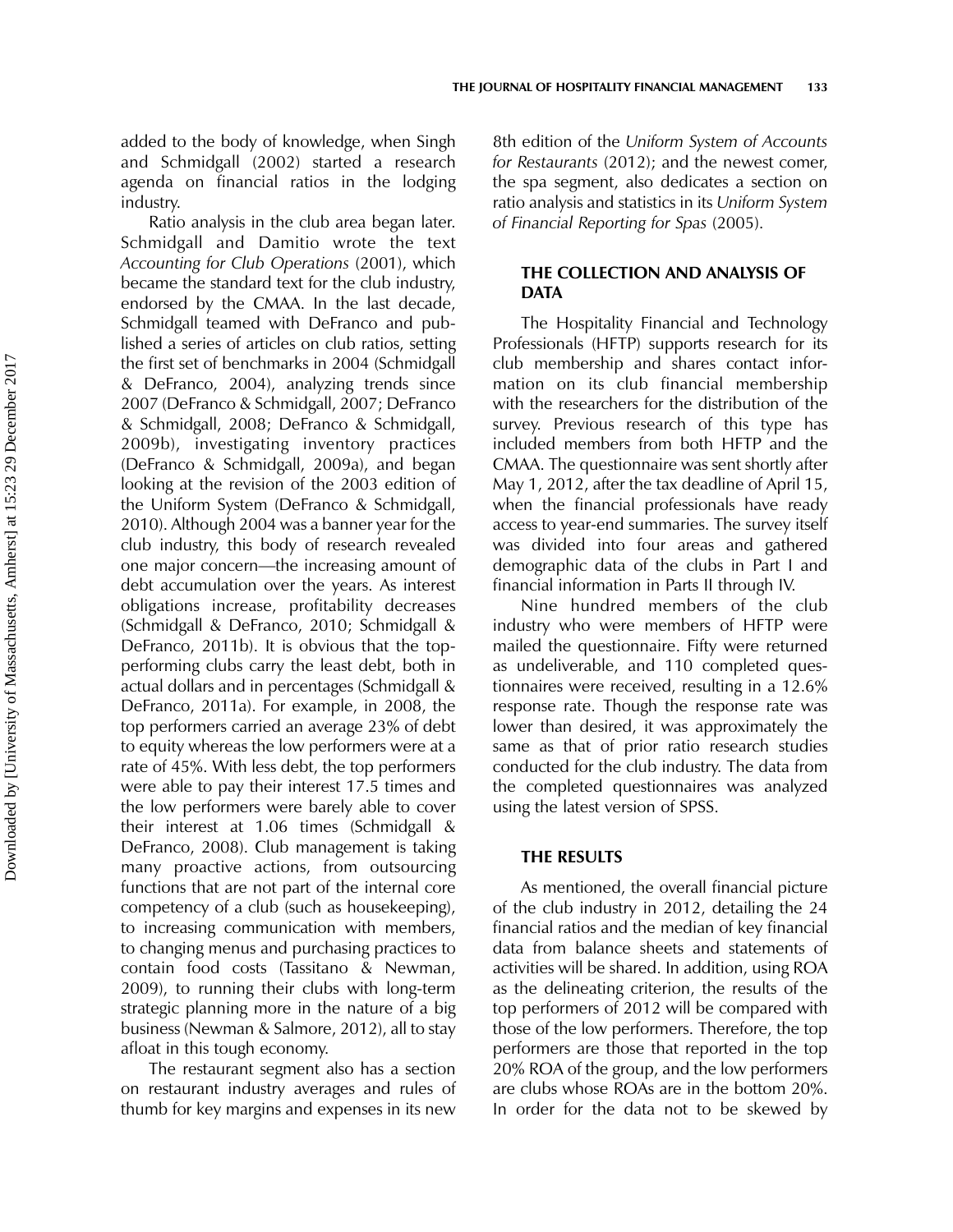financial figures of clubs that were at the extreme ends of the data collected, mean average figures were used to describe the demographic characteristics of the clubs and median figures were used for financial data calculation and analysis.

### The Clubs

Five questions were asked of the respondents in order to compile a profile of the clubs in this study: the titles of the respondents, types of clubs, size of clubs according to membership, location, and profit orientation. Table 1 summarizes the results.

The majority of the respondents have the title of Controller (68%), with Chief Financial Officer ranking second at 17%. Clubs have adopted the title of Chief Financial Officer in the last few years to replace the use of Controller. Ranking third is Director of Finance at 5%, followed by Assistant Controller at 3%. The remaining 7% include the titles of General Manager, Accountant, Accounting Manager, Business Manager, Club Accountant, and Financial Manager.

TABLE 1. 2012 Demographics of Respondents

|                            | Low<br>Performers | Average | <b>Top Performers</b> |  |  |  |
|----------------------------|-------------------|---------|-----------------------|--|--|--|
| Types of clubs:            |                   |         |                       |  |  |  |
| Country Clubs              | 75%               | 61%     | 60%                   |  |  |  |
| Golf Clubs                 | 10%               | 16%     | 0%                    |  |  |  |
| City Clubs                 | 10%               | 9%      | 25%                   |  |  |  |
| Other Clubs                | 5%                | 14%     | 15%                   |  |  |  |
| Total                      | 100%              | 100%    | 100%                  |  |  |  |
| Number of Members:         |                   |         |                       |  |  |  |
| < 300%                     | 11%               | 11%     | 5%                    |  |  |  |
| $300 - 500%$               | 21%               | 17%     | 17%                   |  |  |  |
| $501 - 750%$               | 26%               | 32%     | 22%                   |  |  |  |
| 751-1,000%                 | 22%               | 12%     | 5%                    |  |  |  |
| $1,001 - 1,500\%$          | 10%               | 16%     | 34%                   |  |  |  |
| $>1,500\%$                 | 10%               | 12%     | 17%                   |  |  |  |
| Total                      | 100%              | 100%    | 100%                  |  |  |  |
| Location of Clubs in U.S.: |                   |         |                       |  |  |  |
| East                       | 58%               | 60%     | 53%                   |  |  |  |
| Central                    | 21%               | 29%     | 37%                   |  |  |  |
| West                       | 21%               | 11%     | 10%                   |  |  |  |
| Total                      | 100%              | 100%    | 100%                  |  |  |  |
| <b>Profit Orientation:</b> |                   |         |                       |  |  |  |
| For Profit                 | 5%                | 10%     | 0%                    |  |  |  |
| Non Profit                 | 95%               | 88%     | 100%                  |  |  |  |
| Others                     | 0%                | 2%      | 0%                    |  |  |  |
| Total                      | 100%              | 100%    | 100%                  |  |  |  |

As for the types of clubs, 61% of the respondents were from country clubs, with golf clubs being second (16%), and city clubs third (9%). Other clubs that responded to the survey included a beach club, common interest realty association (CIRA) club, owners/property owner association club, country club without golf, golf and beach club, golf and yacht club, yacht club, and tennis club. The 20 lowperforming clubs consisted of 85% golf and country clubs compared to 60% of the 20 topperforming clubs, which were country clubs. The top-performing clubs included five city clubs (25%), and the low performers included only two city clubs (10%).

When the size of the clubs in terms of membership is calculated, the respondents fall into three distinct groups. The group that is most popular and has about a third of the respondents (32%) are clubs with 500–750 members. This is followed by the 300- to 500-members group at 17% and the 1,001- to 1,500-members group at 16%. Then, the fewer-than-300-members group came in at 11%, and the 751- to 1,000 members group and the over-1,500-members clubs both reported in at 12%. The topperforming clubs tended to be large clubs as 51% of the top-performing clubs had over 1000 members compared to 20% of the lowperforming clubs. Eighty percent of the lowperforming clubs were clubs with 1000 or fewer members compared to 49% of the topperforming clubs. Respondents were provided several choices for indicating their number of members, such as < 300, 300-500, 501-750, and so on. To determine an estimated number of members, the percentage of the size of clubs was multiplied by the mid-point of each. The high and low categories of  $<$  300 and  $>$  1500 for the calculation were treated as 300 and 1500. The result was 786 members for the median club, 747 members for the low-performing clubs and 944 members for the top clubs.

As with similar studies performed previously, the majority of the clubs are located in the eastern United States (60%). The central United States has almost 30% of the respondents (29%), and the western United States came in third at 11%. The major difference location-wise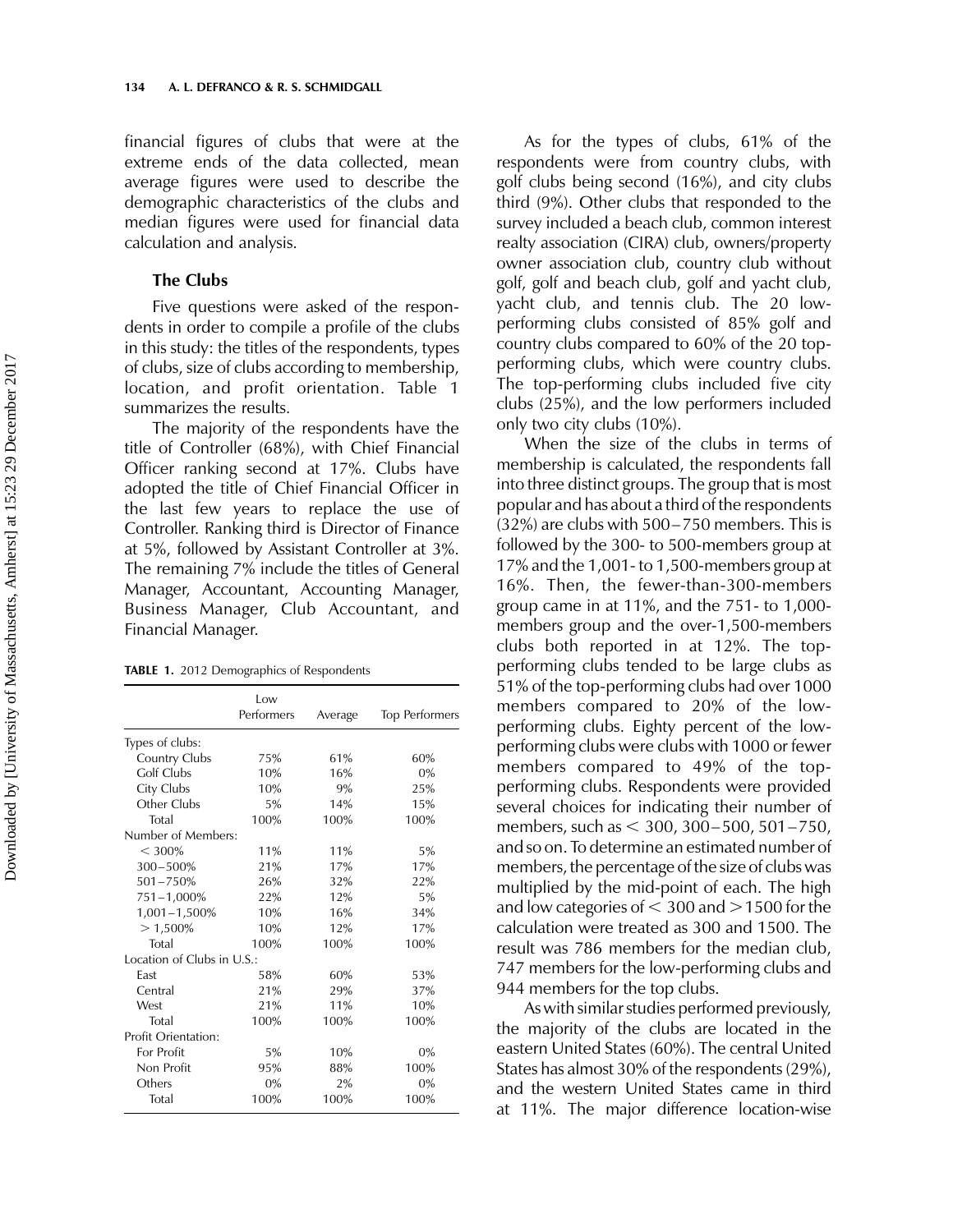between the top-performing and low-performing clubs isthat 37% ofthetop performers are located in the central United States and 10% in the western United States compared to 21% from each region in the low-performing club category.

As expected in the private club industry, the vast majority (88%) are nonprofit in nature. As shown in Table 1, there is little difference in profit orientation between topand low-performing clubs.

# 2012 Financial Performance

A total of 24 financial ratios in five categories is calculated. Each ratio is represented by its median for all clubs, the median for the top 20% of the clubs is based on ROA, and the median for the bottom 20% of the clubs is also in terms of ROA. These three points will provide comparison references for clubs in order to gauge their performance (see Table 2).

**Liquidity Ratios.** Four liquidity ratios in this section provide information indicating how well a club is able to meet its short-term obligation or pay bills that are due within a year.

### 1. Current ratio  $=$  current assets / current **liabilities**

This ratio expresses current assets divided by current liabilities. Thus, a 1.0 current ratio indicates that a club has equal amounts in current assets to cover its current debts. For 2012, the median club reported a current ratio of 1.32, meaning that for every dollar of current debt, the club had \$1.32 in current assets, and thus was able to pay off the current debt and had \$0.32 extra. The interesting fact was that the top

TABLE 2. 2012 Comparison of Key Financial Ratios of Top and Low Performers

|                                             | Low Performers | Median | <b>Top Performers</b> |
|---------------------------------------------|----------------|--------|-----------------------|
| <b>Liquidity Ratios</b>                     |                |        |                       |
| <b>Current Ratio</b>                        | 1.45           | 1.32   | 0.92                  |
| Accounts Receivable Turnover                | 7.52           | 11.15  | 9.92                  |
| Average Collection Period (days)            | 49             | 33     | 37                    |
| Operating Cash Flows to Current Liabilities | $-0.04$        | 0.18   | 0.14                  |
| Solvency Ratios                             |                |        |                       |
| Operating Cash Flows to Long-term Debt      | $-0.01$        | 0.07   | 0.10                  |
| Long-term Debt to Total Capitalization      | 0.40           | 0.29   | 0.28                  |
| Debt-equity Ratio                           | 0.68           | 0.41   | 0.40                  |
| <b>Times Interest Earned</b>                | $-6.31$        | 1.74   | 34.37                 |
| Fixed Charge Coverage                       | $-1.71$        | 1.43   | 21.48                 |
| <b>Activity Ratios</b>                      |                |        |                       |
| Food Inventory Turnover                     |                |        |                       |
| <b>Times</b><br>a.                          | 15.65          | 19.04  | 16.79                 |
| Days<br>b.                                  | 23             | 19     | 22                    |
| Beverage Inventory Turnover                 |                |        |                       |
| <b>Times</b><br>a.                          | 4.65           | 3.93   | 3.70                  |
| b.<br>Days                                  | 79             | 93     | 99                    |
| Golf Merchandise Inventory Turnover         |                |        |                       |
| <b>Times</b><br>a.                          | 2.05           | 3.04   | 3.28                  |
| Days<br>b.                                  | 178            | 120    | 111                   |
| Property & Equipment Turnover (times)       | 0.79           | 0.62   | 0.87                  |
| Total Asset Turnover (times)                | 0.50           | 0.51   | 0.68                  |
| Profitability Ratios (%)                    |                |        |                       |
| Profit Margin                               | $-11.8%$       | 0.9%   | 18.1%                 |
| Return on Assets                            | $-5.9%$        | 0.5%   | 12.2%                 |
| <b>Operating Efficiency</b>                 | 7.8%           | 17.6%  | 31.0%                 |
| Operating Ratios (%)                        |                |        |                       |
| Food Cost Percentage                        | 40.7%          | 44.2%  | 38.5%                 |
| Beverage Cost Percentage                    | 34.0%          | 32.7%  | 29.9%                 |
| Golf Merchandise Cost Percentage            | 60.9%          | 49.2%  | 32.0%                 |
| Labor Cost Percentage                       | 61.9%          | 51.3%  | 52.9%                 |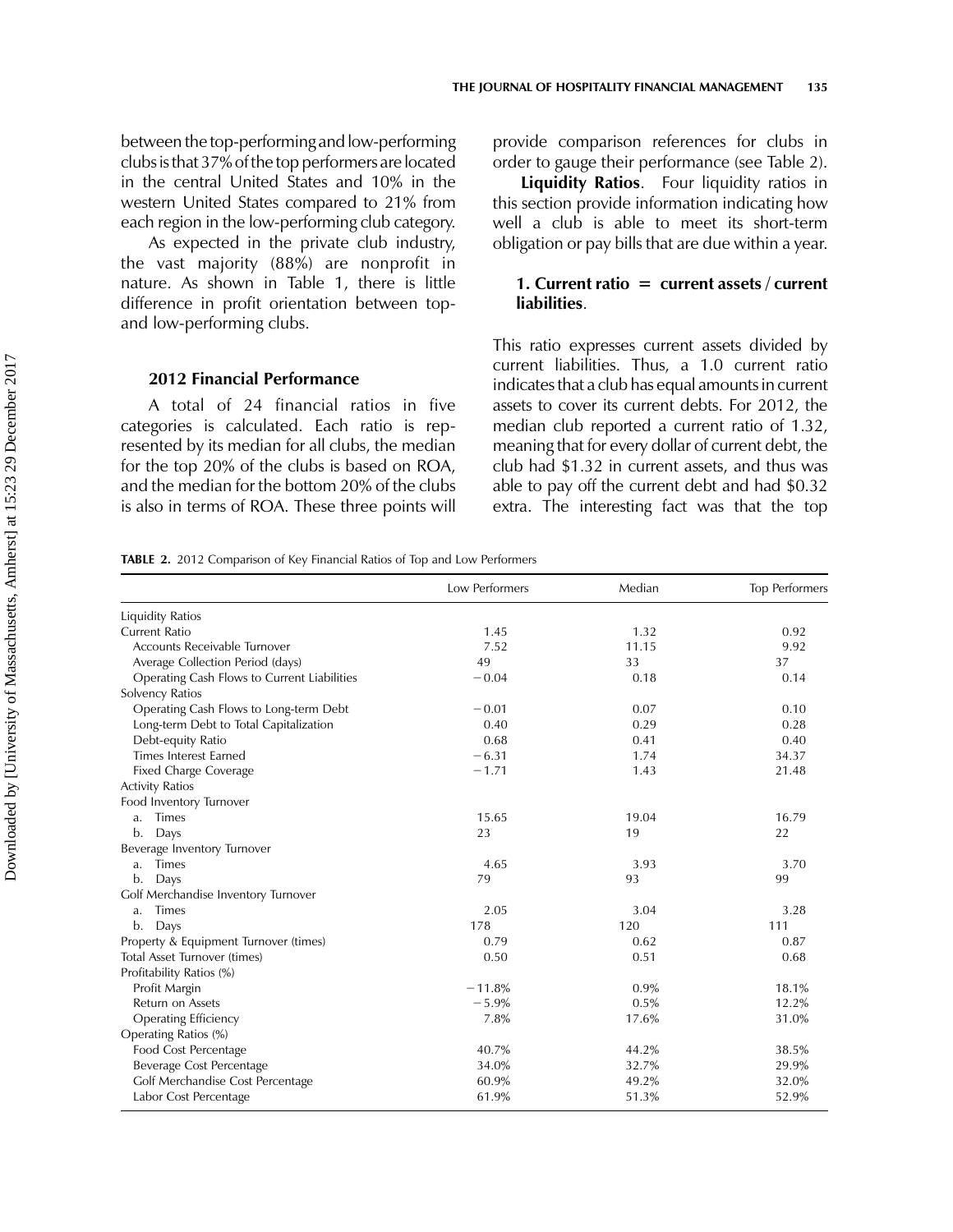performers had only \$0.92 of current assets to cover every dollar of debt, whereas the low performers in the case reported the highest number of 1.45 with \$0.45 extra in current assets.

# 2. and 3. Accounts receivable turnover  $=$ total revenues / average accounts receivable (times and days)

With members having an open account with clubs and bills for services rendered being sent at the end of the accounting period, accounts receivable turnover is an important data point for any club executive. The two ways to measure accounts receivable turnover are times and the number of days. By looking at these numbers, club executives can monitor the rate at which they collect the receivables from the members.

For 2012, a median of 11.15 times was reported. One would like to see a higher number in the times, as it means that clubs are collecting the money due to them faster. When dividing 365 days per year by 11.15, 33 days was the result. This means that the median club took 33 days in 2012 to collect all the funds owed to them. The top performers reported a turnover of 9.92 or 37 days whereas the low performers reported only 7.52 times or 49 days. If a club needs almost 50 days to collect funds due to them, it also means that this club might need some other means to provide cash for operations. Extending credit for almost 50 days is not a good sign.

## 4. Operating cash flows to current liabilities  $=$  operating cash flow / average current liabilities

This last liquidity ratio is operating cash flows to current liabilities. This is a very useful indicator because it considers the amount of cash generated by the club through operations that are used to pay off current debt. The 2012 figure of \$0.18 was not very encouraging as a median figure, and only \$0.14 was reported for the top performers. The most worrisome part was that the low performer reported a negative

number of  $-$  \$0.04, signifying that the club did not generate a positive cash flow from its operations.

Overall there does not appear to be too much difference in liquidity based on the profitability of clubs. The low-performing clubs have fewer current assets than the top performers but their current liabilities are nearly one million dollars less!

Solvency Ratios. Five ratios were calculated to provide the picture of solvency—the ability of clubs to pay their long-term obligations. In other words, these five ratios put together showed how well clubs in 2012 were able to meet obligations that were due over a year's time. Solvency ratios are calculated from numbers from the balance sheet, the income statement, and the statement of cash flow.

# 5. Operating cash flows to long-term  $\delta$  debt = operating cash flows / average long-term debt

This first solvency ratio mirrors the last liquidity ratio with the exception that the denominator is average long-term debt. Because the results of the short-term version were not too encouraging, one can expect the results of this ratio to be low as well. Indeed, the median club reported only a \$0.07 operating cash flow to cover every dollar of long-term debt. The top performers were better, reporting at \$0.10. However, this meant that the top-performing clubs were able to generate only \$0.10 to meet each dollar of long-term debt. The  $-$ \$0.01 reported by the low performers presented an issue, as no creditors would like to see solvency ratios that are low, let alone in the negative range.

# 6. Long-term debt to total capitalization  $=$  long-term liabilities / (total long-term liabilities  $+$  total members' equity)

Although for most ratios it is true that higher is better, when it comes to long-term debt to total capitalization level, one would like to see this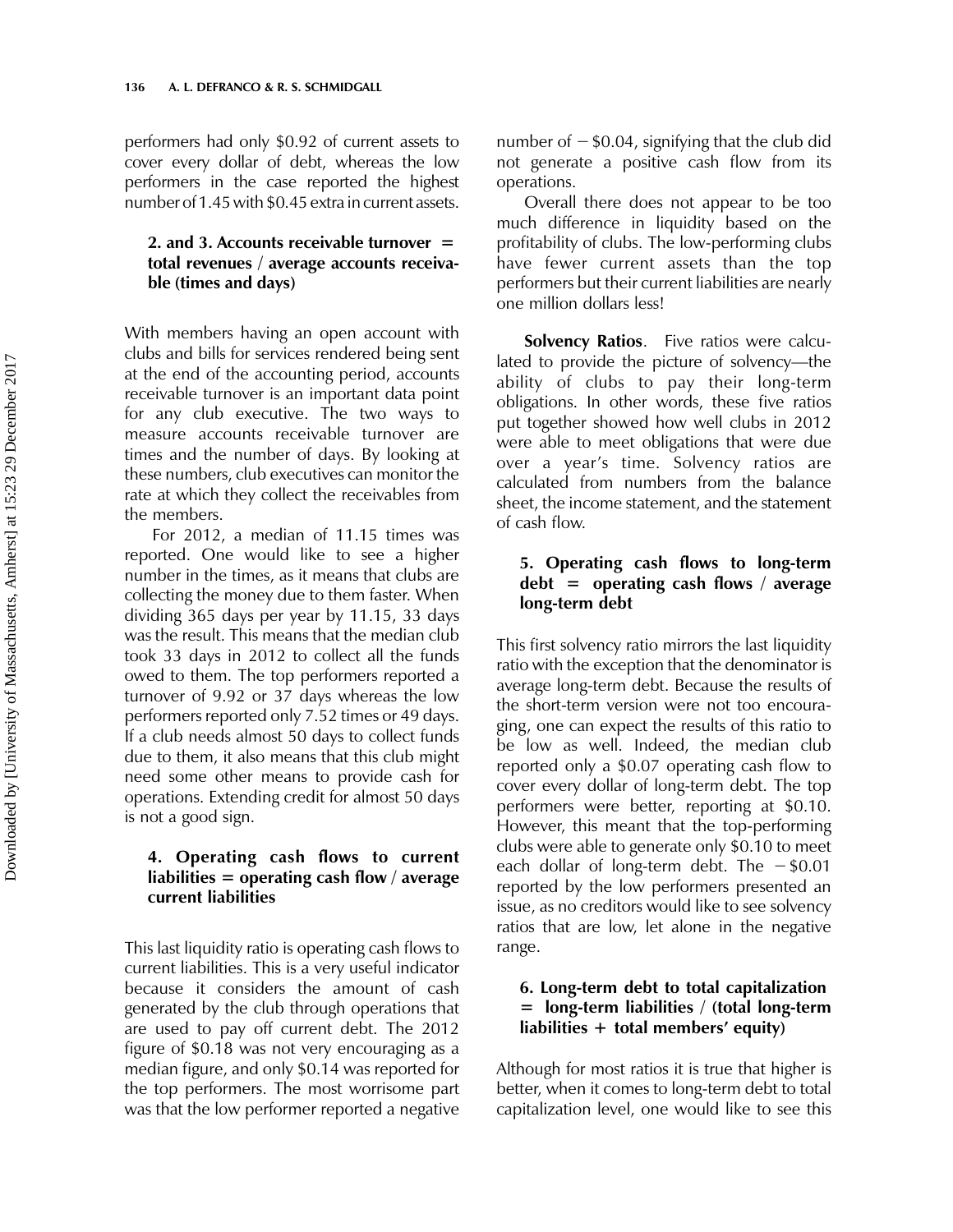number as a smaller figure because this means the club is holding less long-term debt when compared to its total capitalization. The median club reported a 0.29 times, meaning that for every \$1.00 of the clubs' long-term debt and members' equity, \$0.29 was financed using long-term debt. The top-performing clubs just edged this by one cent, reporting in at \$0.28 whereas the low-performing clubs reported 0.40 times. If \$0.40 of long-term debt makes up each dollar of long-term liabilities and members' equity added together, these lowperforming club were also shouldering larger interest payments for these debts than the most profitable clubs were paying.

# 7. Debt-equity ratio  $=$  total long-term liabilities / total members' equity

If the total long-term debt to total capitalization was \$0.29, and if the long-term debt is taken away from the denominator to calculate the ratio for simply the long-term debt to members' equity, one would expect the ratio to be higher. Thus, this ratio is a stricter measurement of debt level, and just as for the other ratio, a smaller number is desired. Indeed, for 2012, the debtequity ratio of the club industry was at \$0.41, indicating that the median club had \$0.41 debt for each \$1.00 of equity. The top performers again edged the median by one cent at \$0.40 but the low performers were at \$0.68.

# 8. Times interest earned  $(THE) = (net)$  $income + interest expense) / interest$ expense or  $=$  EBIT / interest expense

With the previous two solvency ratios being quite high, this following ratio is expected to be low. This next ratio, times interest earned (TIE) ratio measures the number of times a club is able to pay its interest payment obligation with its earnings before interest and tax. Obviously, a higher number is desired because this would mean the clubs have adequate funds to pay their interest payments. In previous years, the median club had TIEs from less than 1.00 to over 1.50 (DeFranco & Schmidgall, 2009b;

DeFranco & Schmidgall, 2008). In 2010, this ratio was reported at 1.48 and this increased to 1.74 in 2012, which is good news (Schmidgall & DeFranco, 2011b). This means the median club had \$1.74 of earnings before interest and tax to cover every \$1.00 of interest payment obligation. As seen from the previous debt ratios, the top performers were carrying less debt and they reported a very sizable margin of a 34.37 TIE. However, the low performers reported a  $-6.31$ , meaning their earnings before interest and tax were in the negative already and they were not able to cover their interest payments with their current earnings. In fact, the loss that the low performers sustained was 6.31 times their interest obligation.

# 9. Fixed charge coverage  $(FCC) = (net$  $income + interest expense + rent$ expense) / (interest expense  $+$  rent expense)

The last solvency ratio is fixed charge coverage. It is a cousin to the TIE in that it is TIE including rent expense in both the numerator and denominator of the TIE ratio. With rent added, the median club reported a 1.43 times, the top performers still had a sizable margin of 21.48 times, and the low performers were at  $-1.71$ times. Overall, in 2012, the low performers did not have the profitability to adequately handle their interest and rental expenses.

There is a marked difference in solvency of the most and least profitable clubs. This is clearly revealed in the two ratios based on the balance sheets and the two based on the income statements. The least profitable clubs must carefully manage their assets and certainly try to reduce their long-term debt, which is nearly \$300,000 more than the most profitable clubs, which have considerably more members.

**Activity Ratios.** Activity ratios assist management to understand its own ability to utilize the clubs' assets in order to provide services and generate profits. Five activity ratios are reported with the first three expressed in both times and also number of days. The first three ratios focus on inventory management.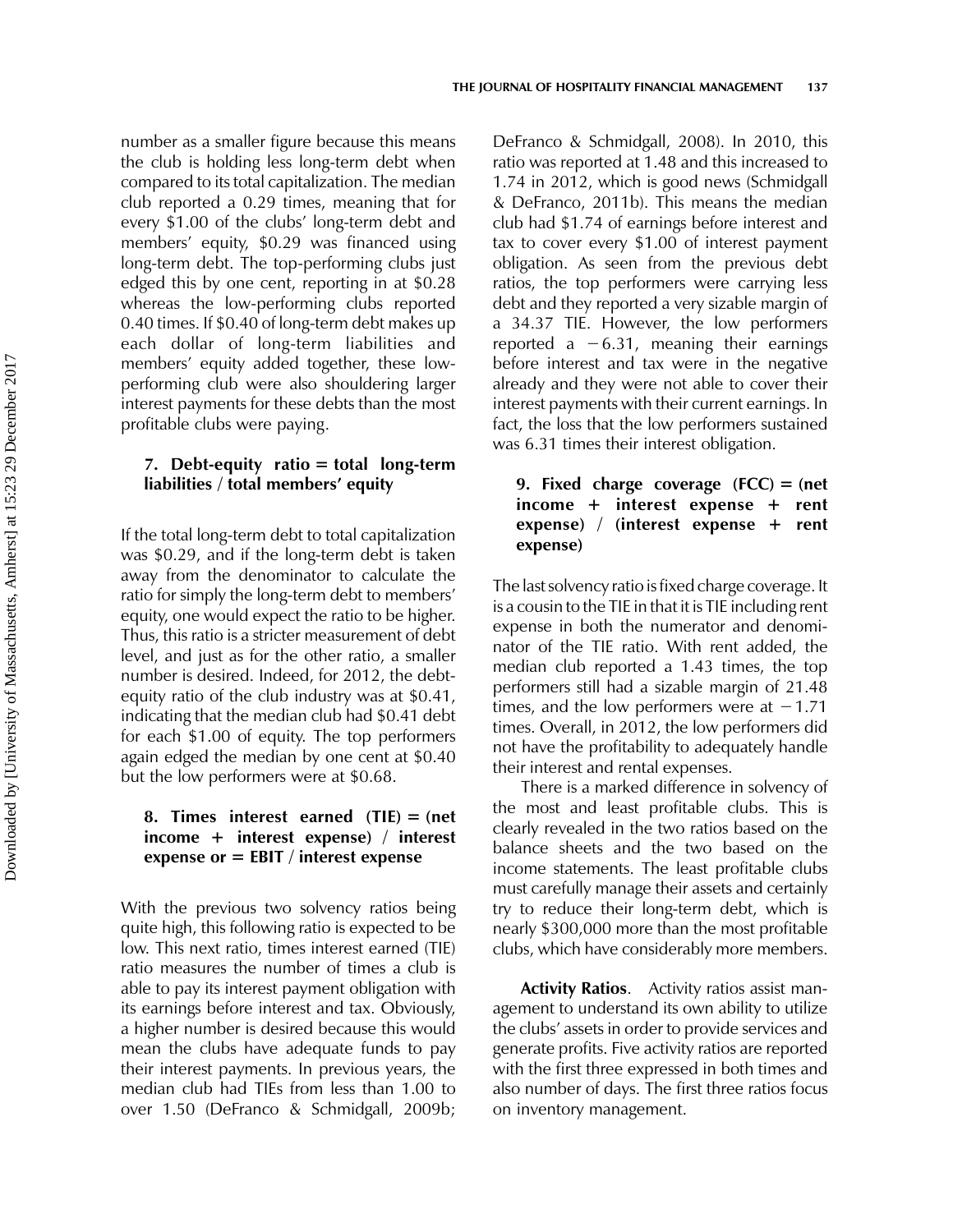# 10. and 11. Food inventory turnover  $=$ cost of food used / average food inventory (times and days)

In 2012, the median club turned over its food inventory 19.04 times, meaning that on the average of every 19 days, the entire food inventory was replenished by new items. For this ratio, as most ratios, the higher number of times are desired as higher times will reduce the number of days food items sit in the club as inventory. The top performers, interestingly, reported a lower turnover ratio at 16.79 times, meaning it took about 22 days for their food inventory to turn over. And the low-performing clubs were very similar to the top performers because they were only slightly behind, turning over their food inventory at 15.65 times or every 23 days.

# 12. and 13. Beverage inventory turnover  $=$  cost of beverage sold / average beverage inventory (times and days)

Beverage inventory normally has a very low turnover because liquor and certain wines tend to be kept as inventory for some time before consumption. The median beverage turnover was reported at 3.93 times or 93 days—about three months. This was at a level quite consistent with previous years (DeFranco & Schmidgall, 2007; DeFranco & Schmidgall, 2009b). Again, interestingly, the top performers reported lower turnovers at 3.70 times, taking 6 extra days at 99 days for the beverage inventory to be totally replenished. The low performers reported the highest turnover at 4.65 or 79 days—a total of 20 days better than the high performers.

# 14. and 15. Golf inventory turnover  $=$ cost of golf merchandise sold / average golf merchandise inventory (times and days)

The third set of inventory ratios measures golf merchandise turnover. Normally, this ratio is the lowest of the three because golf merchandise,

although seasonal, is not perishable as is food or beverages. The median club reported a 3.04 times or 120 days, taking about 4 months' time to turn over its golf merchandise. The top performers managed to be the best of the three, reporting at 3.28 times or 111 days. The low performers, however, reported at 2.05 times, taking 178 days, or almost 6 months, to have new inventory replacing the old.

# 16. Property and equipment turnover  $=$ total revenues / average net fixed assets

The next activity ratio looks at how well management is using its property and equipment to generate revenues. A ratio of 1.00 means a club is able to generate a dollar in revenue with each dollar of net fixed assets. Thus, a high number is preferred. In 2012, the median club reported a property and equipment turnover of 0.62, meaning \$0.62 in revenues for each dollar of fixed assets. As expected, the high-performing clubs were able to generate a quarter dollar more at \$0.87, whereas the lower performers beat the median at \$0.79. This shows that the low performing clubs are generating revenues. Therefore, it appears that it is the cost structure that is absorbing away the revenues, leaving a negative figure before interest and tax.

# 17. Total asset turnover  $=$  total revenues / average total assets

The final activity ratio measures management's ability to generate revenues by utilizing all assets rather than simply fixed assets. Because the denominator has now increased by current and other assets, the number is expected to be less than the previous ratio. The median of 0.51 meant the median club was able to generate \$0.51 in revenues for each \$1.00 of total assets. The top performers were able to generate \$0.68 and the low performers were only one cent behind the median at \$0.50.

Overall, the activity ratios suggest a little bit of a mixed bag because the least profitable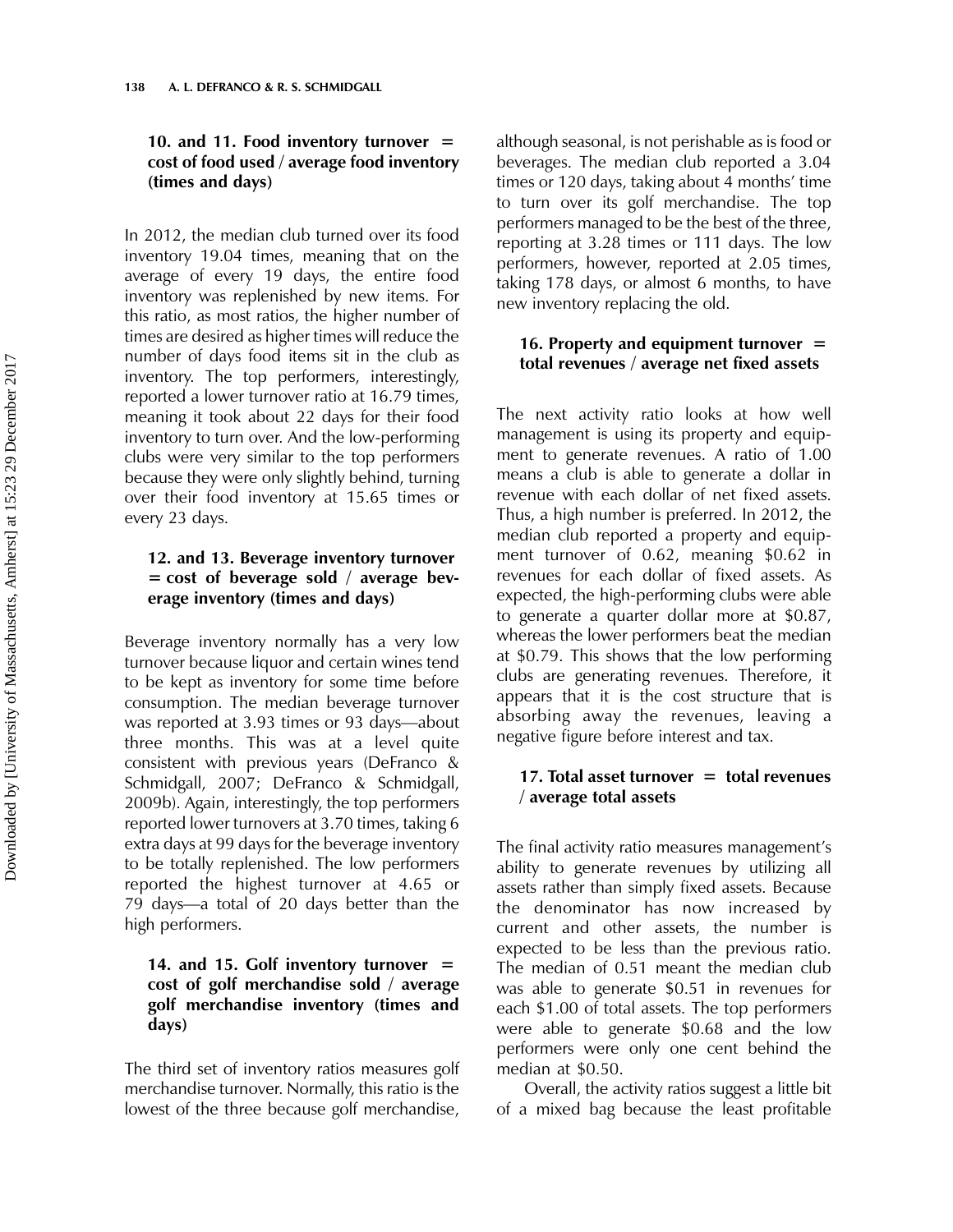clubs appear to manage their beverages better than the more profitable clubs. The management of the food inventory appears to be a draw, and, for the other three ratios, the top clubs are doing a better job!

#### Profitability Ratios

The fourth category focuses on profitability. Because the top performers and low performers were separated using ROA as the criterion, it is expected that the top performers should report the highest profitability ratios.

### 18. Profit margin  $=$  net income / total revenues

The median club in 2012 barely made a profit at 0.90%. Historically, clubs have had much lower profit margins than other segments of the hospitality industry, and the vast majority are organized as not-for-profit organizations. The top performers were doing very well reporting an 18.1% profit. With the median club at just over break-even, and knowing the negative TIE and fixed charge coverage, one would expect the low performers to report a loss. The loss was at  $-11.8\%$ , which is substantial. The low performers really struggled in 2012.

### 19. Return on assets  $=$  net income / average total assets

For the year 2012, the median club had a return on assets at 0.5%, or five cents of profit to each dollar of assets. The difference between the top and low performers, although not as substantial as the profit margin, was still almost 20%. The top performing clubs reported a return on asset at 12.2% whereas the low performers had a loss at  $-5.9\%$ .

### 20. Operating efficiency ratio  $=$  income before fixed expenses / total revenues

This last profitability ratio measures the effectiveness of management by dividing income before all fixed charges rather than net income, by total revenues. Many consider this measurement to be a more reasonable measurement of the effectiveness of management because many of the fixed charges such as interest, insurance, property taxes, depreciation, and rent are based on decisions made by the board of directors rather than management. Thus, items that management has little control over should not be the basis for evaluating them. The median club responded at 17.6%. However, the top performers reported a high of 31% whereas the low performers had a positive percentage at 7.8%.

Clearly on every count (all three ratios) the most profitable clubs are doing better than the least profitable. The differences are major for each ratio!

**Operating Ratios.** The last category of ratios is operating ratios. The aim of these four ratios is to look at the day-to-day operations and expenses of a club, specifically the big four: food, beverage, golf merchandise, and labor. In restaurants, food costs and labor costs each normally account for a third of the restaurant dollar. In clubs, however, these two are normally a bit higher, with labor always being the largest percentage. At the end, one of the most important incentives members look for in joining a club is the services they will receive.

### 21. Food cost percentage  $=$  cost of food sold / food sales

Note that the first three ratios in this category are complementary ratios to the inventory turnover ratios in the activity category. Thus, it will be more helpful to look at food-cost percentage and food inventory turnover in times and days together as three ratios. The same is true for beverage costs and turnovers, and finally, golf merchandise costs and turnovers. The median club reported a food-cost percentage of 44.2%, which was a bit higher than previous years. The top performers were able to control their food cost at 38.5% and even the low performers came in better than the median, at 40.7%. When this ratio is analyzed with the turnover ratios, the low performers really showed that they were doing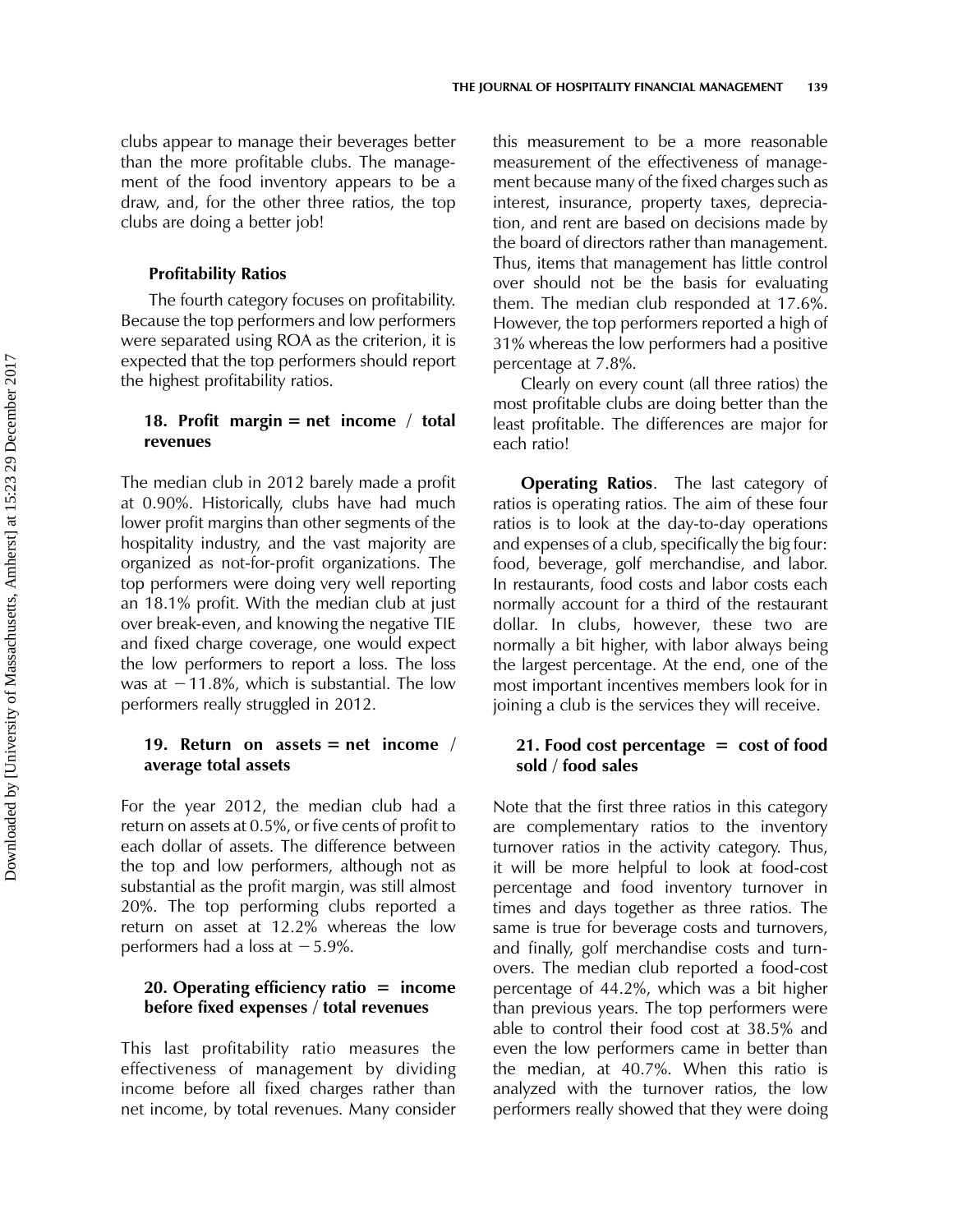their best, managing their food inventory and cost and outperforming even the median club.

# 22. Beverage cost percentage  $=$  cost of beverages sold / beverage sale

In the beverage area, although the low performers had the best inventory turnover at 4.65 times, their beverage cost was the highest, at 34%. Although some may think this is not high, beverage has such a high markup or margin that, most of the time, beverage cost should be between 25% and 30%, with some independent restaurants enjoying an even lower percentage. The median club reported a beverage cost of 32.7% and the top performers came in at a low of 29.9%.

# 23. Cost of golf merchandise percentage  $=$  cost of golf merchandise/golf merchandise sales

The golf merchandise cost percentage is normally quite high, but 2012 saw some very high numbers. The median club indicated a rate of 49.2%, with the top performers enjoying a low of 32% whereas the low performers struggled at over 60% at 60.9%. In comparison, the 2010 median was only at 32.1%, with the top-performing club at 36% and the lowperforming club at only 23%. Perhaps the clubs should reevaluate how the golf merchandise was priced and managed this past year.

#### 24. Labor cost  $=$  cost of labor / total sales

As mentioned, labor cost has historically been the highest cost in the club industry. The median of 51.3% confirmed once again that it is the highest of the four costs. Even the topperforming clubs reported a labor cost at 52.9%, 1.6% higher than the median, and the low-performing clubs were at 61.9%. At such a high labor cost, it is no wonder that the lowperforming clubs had a difficult time in 2012.

Again, the most-profitable clubs are outperforming the least-profitable clubs; however, only four ratios are considered. Still, the four are major ratios and labor cost percentage is the most important. The labor is \$.09 better on each labor dollar for the top performers compared to the low performers.

### Key Median Balance Sheet and Statement of Activities Financial Data

When analyzing financial performance, one should really do a "360-degree" analysis. This means that although ratios are vital means for one to understand and measure and compare, other data are also invaluable resources and can be part of the executive's daily or periodic dashboard. To this end, key median data from balance sheets and statements of activities are compiled in Table 3, with the figures of the median club in the first column, followed by the results of the low and top performers, and finally the dollar differences and percentage differences between the top and low performers. Because these figures are median figures, and only selected accounts are shown, these numbers will not add up to a total of 100%.

The first five accounts summarize the current assets. The median club enjoyed the highest figures, keeping a good amount of cash and cash equivalents on hand, and had the lowest food inventory. The top performers, with less cash, compensated with the highest level of accounts receivables, and therefore reported a lower accounts receivable turnover than the median club. The low-performing clubs were trying to manage their inventory and held only about \$30,200 in beverage inventory so as to free up cash for other uses. Its high beverageinventory turnover and holding the inventory for only 79 days showed the best beverageinventory management among the three groups.

A major difference in terms of balance-sheet data is the negative 16.22% difference in longterm liabilities between the top- and lowperforming clubs and also the negative 9.12% difference in total liabilities. For the lowperforming clubs to carry more long-term and thus more total liabilities, this foreshadows some tough times coming for the low-performing clubs. Long-term liabilities mean these debts will be carried by the clubs for a number of years. This translates to interest expense increases because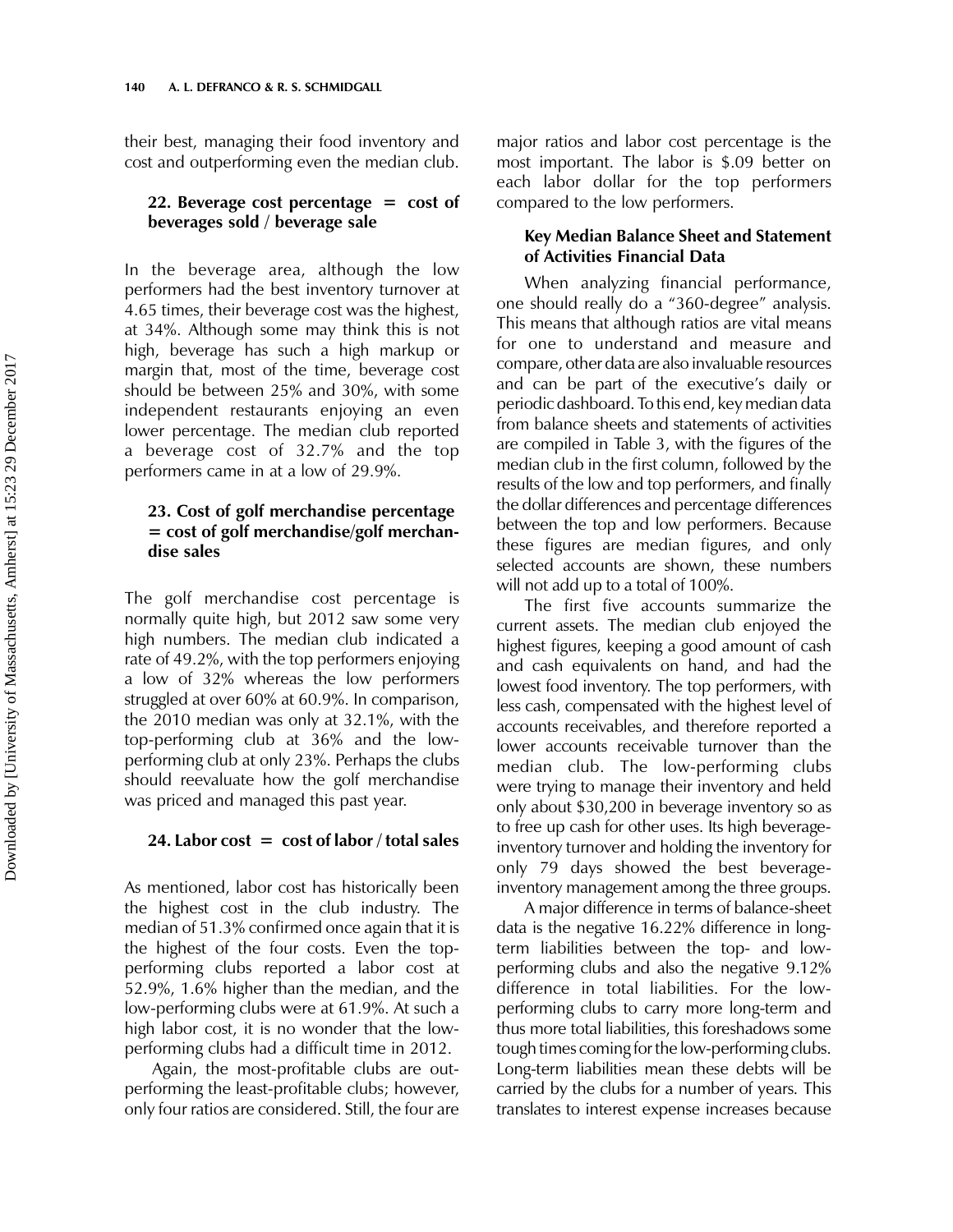| <b>Balance Sheets</b>                     |              |                |                       |               |              |
|-------------------------------------------|--------------|----------------|-----------------------|---------------|--------------|
| Year End Balances                         | Median       | Low Performers | <b>Top Performers</b> | \$ Difference | % Difference |
| Cash and Cash Equivalents                 | \$855,909    | \$440,250      | \$742,919             | \$302,669     | 40.74%       |
| <b>Accounts Receivable</b>                | \$645,918    | \$699,621      | \$1,088,000           | \$388,379     | 35.70%       |
| Food Inventory                            | \$31,779     | \$35,823       | \$46,368              | \$10,545      | 22.74%       |
| Beverage Inventory                        | \$46,686     | \$30,200       | \$53,436              | \$23,236      | 43.48%       |
| <b>Total Current Assets</b>               | \$1,929,483  | \$1,564,068    | \$1,895,626           | \$331,558     | 17.49%       |
| Total Fixed Assets (net)                  | \$11,673,453 | \$6,477,597    | \$10,376,854          | \$3,899,257   | 37.58%       |
| <b>Total Assets</b>                       | \$14,346,816 | \$10,191,887   | \$13,640,448          | \$3,448,561   | 25.28%       |
| <b>Total Current Liabilities</b>          | \$1,465,980  | \$1,075,847    | \$2,065,824           | \$989,977     | 47.92%       |
| Mortgage Payables Long-term               | \$1,421,335  | \$1,353,465    | \$1,164,622           | (\$188,844)   | $(16.22\%)$  |
| <b>Total Liabilities</b>                  | \$3,633,630  | \$3,499,420    | \$3,206,937           | (\$292,483)   | $(9.12\%)$   |
| Total Members' Equity                     | \$8,912,195  | \$5,182,322    | \$8,050,437           | \$2,868,115   | 35.63%       |
| <b>Statements of Activities</b>           |              |                |                       |               |              |
| Amounts for 2012                          | Median       | Low Performers | Top Performers        | \$ Difference | % Difference |
| <b>Total Dues</b>                         | \$3,438,226  | \$2,914,700    | \$4,611,569           | \$1,696,869   | 36.80%       |
| <b>Total Food Sales</b>                   | \$1,326,089  | \$1,258,925    | \$1,980,183           | \$721,258     | 36.42%       |
| <b>Total Beverage Sales</b>               | \$558,210    | \$414,663      | \$697,388             | \$282,725     | 40.54%       |
| Total Golf Pro Shop Revenues              | \$649,964    | \$414,800      | \$1,008,262           | \$593,462     | 58.86%       |
| <b>Total Initiation Fees</b>              | \$354,218    | \$171,141      | \$924,964             | \$753,823     | 81.50%       |
| <b>Total Revenues</b>                     | \$7,310,339  | \$5,107,601    | \$8,908,804           | \$3,801,203   | 42.67%       |
| Cost of Food Sold                         | \$585,625    | \$512,938      | \$763,052             | \$250,114     | 32.78%       |
| Cost of Beverage Sold                     | \$182,314    | \$141,071      | \$208,596             | \$67,525      | 32.37%       |
| Cost of Golf Merchandise Sold             | \$319,650    | \$252,436      | \$322,231             | \$69,795      | 21.66%       |
| <b>Total Payroll Expenses</b>             | \$3,749,323  | \$3,161,382    | \$4,709,580           | \$1,548,198   | 32.87%       |
| Interest Expense                          | \$89,159     | \$82,492       | \$48,320              | (\$34,173)    | (70.72%)     |
| <b>Depreciation Expense</b>               | \$779,549    | \$547,862      | \$785,295             | \$237,433     | 30.23%       |
| Rent/Lease Expense                        | \$64,925     | \$139,823      | \$30,424              | ( \$109, 399) | (359.58%)    |
| Property Insurance Expense                | \$118,932    | \$89,474       | \$136,447             | \$46,973      | 34.43%       |
| Personal Property Tax Expense             | \$23,100     | \$21,009       | \$23,961              | \$2,952       | 12.32%       |
| Real Property Tax Expense                 | \$146,529    | \$121,587      | \$122,651             | \$1,064       | 0.87%        |
| Utilities Expenses                        | \$283,783    | \$258,205      | \$330,507             | \$72,302      | 21.88%       |
| Total Net Income (Increase in Net Assets) | \$65,964     | (\$602,720)    | \$1,612,315           | \$2,215,034   | <b>NM</b>    |
| <b>Total Operating Cash Flows</b>         | \$257,168    | (\$38,749)     | \$283,729             | \$322,478     | <b>NM</b>    |

TABLE 3. 2012 Year-End Key Financial Data from Balance Sheets and Statements of Activities

 $Note. NM = not meaningful.$ 

interest will have to be paid over a greater number of years to come, as well.

The data from the statements of activities also supported the concern about the debt. The difference in interest expense showed that the high-performing clubs were paying only 70% of the debt level the low-performing clubs had to bear. Yet, they are taking in more dues, collecting more food sales, enjoying more beverage sales, and generating more than twice the low performing clubs in golf pro shop revenues. The difference in initiation dues between these two groups was also astounding. The average initiation fees were only at \$171,141 for the low performers whereas the top performers reported at \$924,964. The difference is over 80%!

Besides revenues and interest expense, rent and lease expense also showed a marked difference. The low performers were paying rent/lease at almost \$140,000, whereas the top performers were looking at only about \$30,000. To make matters worse, the lower revenues did not translate to lower labor costs. The lowperforming clubs had an average labor cost of over \$3.1M, whereas the top-performing clubs had a labor cost at \$4.7M. The difference is only 32.87% for the top performers. All these contributed to a net income of  $-$  \$602,720 and a operating cash flow of  $-$  \$38,749 for the low performers. The top performers, on the other hand, were enjoying a net income of over \$1.5 million (at \$1,612,315) and a positive operating cash flow at \$283,729.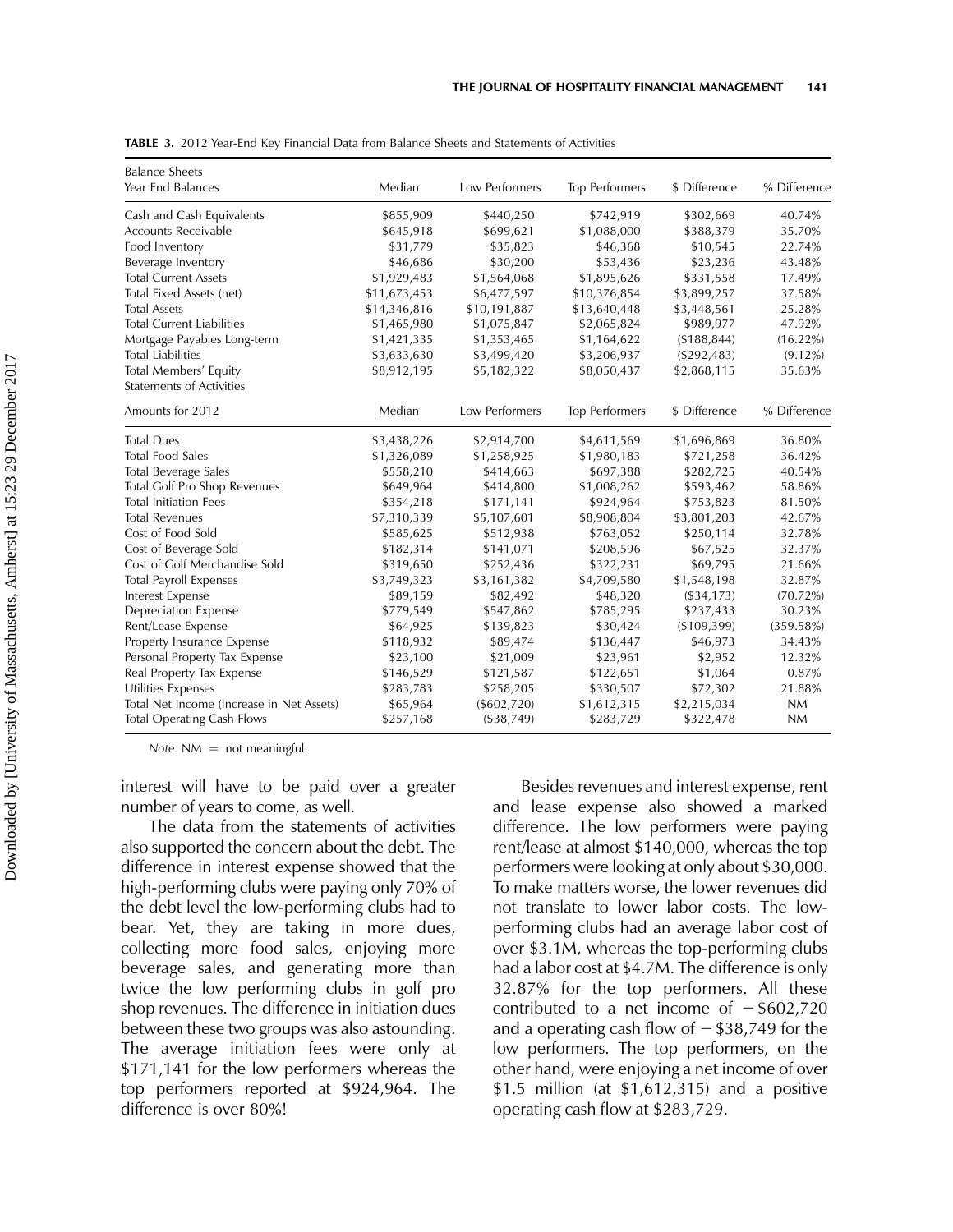# CONCLUSIONS AND IMPLICATIONS FOR FUTURE STUDIES

The year of 2012 was really a year of the "haves" and the "have nots." The clubs that had the revenues inflow also enjoyed the status of taking on less debt and will be in the driver's seat for the years to come. The clubs that had lower revenues in all areas tried their best to control costs in order to net more of the revenues into income. They did their best in working with their beverage inventory but took a beating on their golf merchandising and labor costs. They also had to take on more debt, thus hurting their liquidity and solvency ratios, driving their profitability ratios down. The way they manage their debt level in the near future will be critical.

Clubs, as well as any business, should really make it a practice to manage their operations by using data as the basis for making sound decisions. Ratios and statement analyses, when used together, can provide insightful information to management. With the low-performing clubs struggling these past few years, what can each club do to ensure more solid financial results in future years? There are eight implications drawn from this research that can be applied to the club industry or to hospitality education.

First, whether a club is a top or low performer this year, it is crucial for each club to have a set of dashboard metrics that management will review on a periodic basis. Use the 24 ratios calculated in this article as a starting point. Some of these metrics, such as food costs and beverage costs, need to be monitored on a weekly dashboard. Other metrics, such as turnovers, can be calculated for each month. Thus, setting a dashboard is the first step. When setting this dashboard, it is important to share with the executive team some historical data and compare them to the industry. This will paint a better picture for the executive team, and everyone can better understand how well, or not well, the club is performing.

Second, once a dashboard is set, the executive team has to set realistic goals for each metric on the dashboard. To go a step further, the team needs to involve the next level of management in setting the dashboard metrics. This will ensure "buy-in," but more important, the goals will be set at a level to be challenging yet achievable. Looking at the 2012 results, a few areas are of concern. If the club is in the low-performing category, the General Manager may want to share the fixed charges results with the Board and see if certain loans can be re-negotiated. With the Federal Reserve contemplating an increase in interest rates, it may not be long before low-interest loans are no longer available. Thus, the question of assessment from the members as a source of funds may need to be placed on the discussion table.

A third course of action is to highlight the top- and bottom-performing areas of each club to see if each of these areas can be sustained or improved. This is an action that should be taken even further to include the associates. For instance, the low performers outperformed the median and top performers in managing their beverage inventory. So, what is the beverage inventory management procedure of your club? What is your beverage inventory turnover compared to that of the industry in general? Do you simply put a certain brand of liquor or wine into your inventory as soon as a member asks for it once? If so, and if such inventory is sitting on the shelf, can the club make a special pairing of this wine or liquor with a certain dinner special in order to use the inventory and at the same time realize some beverage sales? What about organizing a special tasting event of various wines or liquor? Have a meeting with the associates and challenge them to come up with new ideas. Perhaps a contest among the servers, to see who can sell the slow-moving inventory in the storeroom, will result in increased sales. A \$25 or \$50 gift certificate for the winning idea is worth more than hundreds or thousands of dollars of beverage inventory simply sitting on the shelf.

A club exists because of its members. With more members, sales should increase accordingly. Thus, a suggested fourth course of action is to evaluate the membership level and make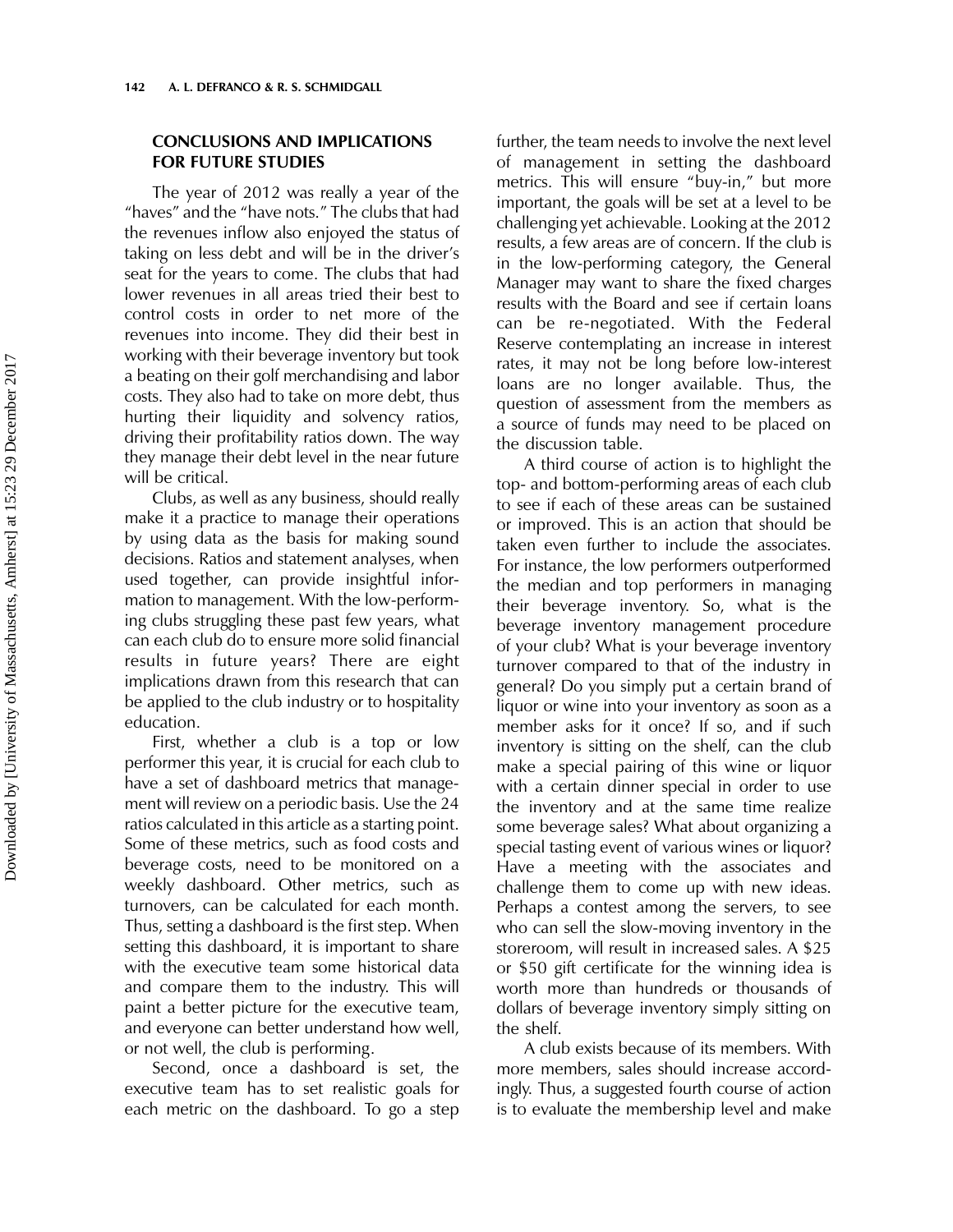sure the members are satisfied. Surveys are great tools to gather data. However, much useful data are sometimes best collected by the General Manager or Club House Manager visiting with members during the family night or Sunday brunch events. The club business is still a people business. As the economy appears to be slowly recovering, it may also be beneficial to check membership records for past members who left the club because of the economic downturn. Perhaps a club can consider waiving the rejoining fee or have the first month's dues on the house to welcome these members back to the club.

Fifth, always remember there are two ways to make income—increase revenues or control costs. If a club can do both at the same time, then a low-performing club can turn around very easily. Therefore, besides dues income, clubs should assess all activities and services they offer their members, because members are always looking for appealing activities they or their family members can participate in at the club. At the same time, clubs should also look at proven cost-savings procedures or ideas that can be easily adopted. Club managers and executives may want to network with other club professionals to see what others are offering. It is important to keep up with the industry. Publications such as Club Management from the CMAA, The Bottomline from the HFTP, and others are great sources of ideas.

The feedback loop needs to continuously be working. Thus, the sixth step is, whatever a club decides to do, to set as a goal, to adopt as a new service, there needs to be feedback with regard to whether that goal is met or that service is well received. This means constant communication between management and employees and vice versa. If something works, share the great news! Thank the employees for making it work and ask what can be done better. If something does not work, find out why. Talk to the employees; talk to the members. If the special wine tasting event drew only 10 members instead of the 50 that are planned, was it because the club chose a bad date? Was it the timing? Was it the price?

Was it the marketing? Should it be tried again? Or are the members just not interested in wine tastings? Whatever the reasons might be—learn them! These tidbits of feedback information can assist clubs to make better decisions in the next round.

Seventh, the performance of the club industry should be shared in the classroom with future club managers and leaders. It is fine to talk about theories in class; that is needed. Students need to know why certain things need to happen, why certain things work, why certain policies have to be set. However, it is also important to share current information. If these data points are shared, students will gain a feel for what they will see when they start working in a club, even if they will be starting in non-salaried positions, working their way up. They can see that labor cost should not be as high as 60% and that labor cost closer to 50% is desired. Then they can compare the labor cost at the club at which they are working, and they can perhaps start learning about labor scheduling and other factors in managing labor.

Besides merely information sharing, educators can take the lead to incorporate more active learning opportunities for the students while providing services to the club industry the future employers of hospitality students. Therefore, this last implication calls for educators to be more proactive in arranging to work with clubs, especially if there are clubs in the vicinity of the hospitality program. For instance, have students come up with a membership campaign or other revenue generating ideas and then present these ideas to a panel of club managers. This does not only bring theories to practice but actually provides students with real-world experiences.

#### LIMITATIONS

As the response rate of this survey is at 12.6%, there is always the question of generalizability. Similar balance-sheet club-ratio research-experience responses rate from 8.3% to 13%. So although the rate may seem low, it is still at an acceptable level.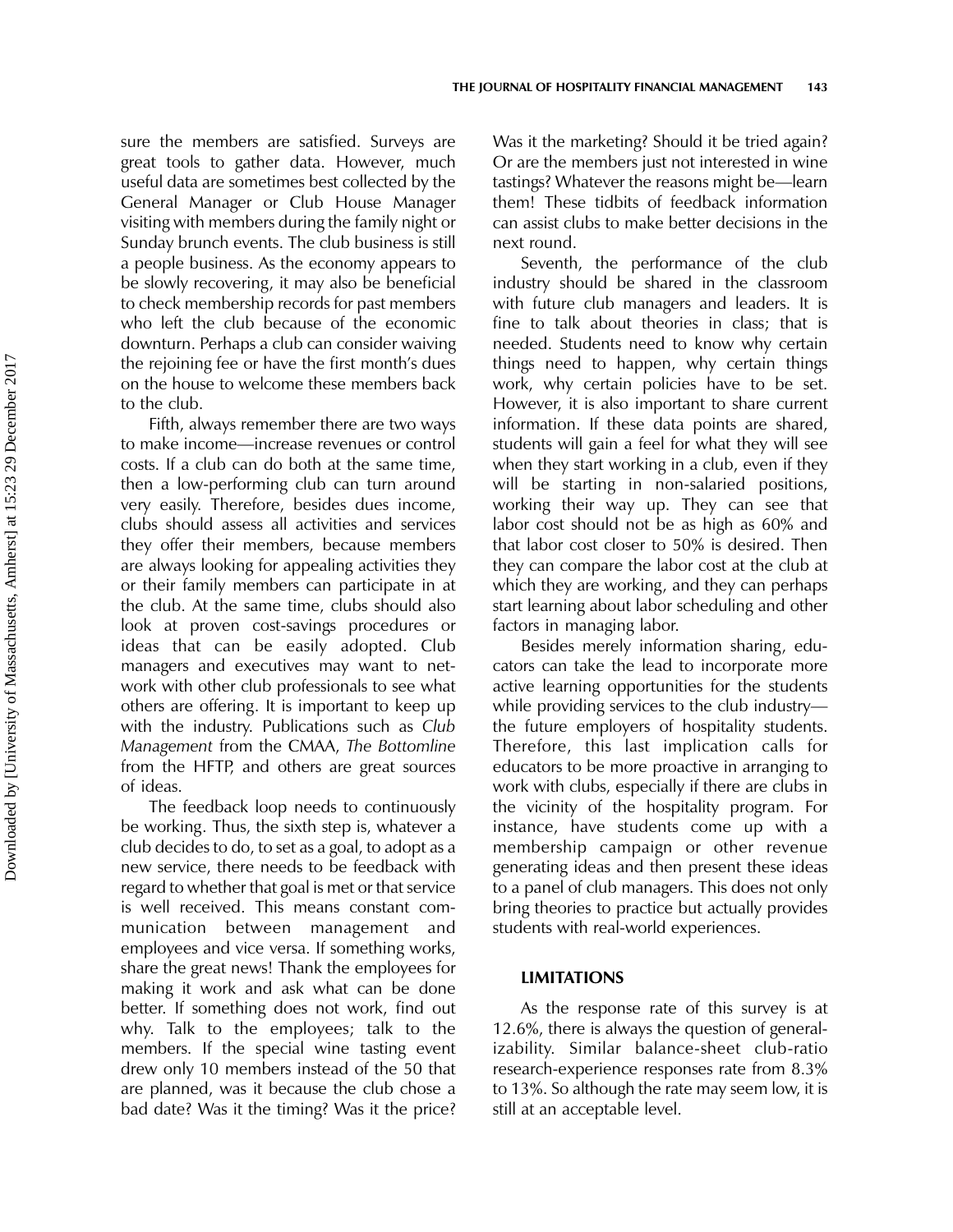#### FUTURE RESEARCH

Future research can be conducted and can include other segments of the hospitality industry to determine the similarities and differences in ratios and key financial data. Alternatively, homing in on a few selected areas such as labor-cost control or inventory control may shed some light on the best practices for the industry.

#### AUTHOR NOTE

Agnes L. DeFranco is a Professor at the Conrad N. Hilton College of Hotel and Restaurant Management at the University of Houston and Raymond S. Schmidgall is the Hilton Hotels Professor of Hospitality Management in the School of Hospitality Business at Michigan State University.

#### REFERENCES

- Bureau of Labor Statistics, United States Department of Labor. (n.d.). Labor force statistics from the current population survey. Retrieved from [http://data.bls.gov/timeseries/](http://data.bls.gov/timeseries/LNS14000000) [LNS14000000](http://data.bls.gov/timeseries/LNS14000000)
- Bureau of Labor Statistics, United States Department of Labor. (n.d.). Consumer price index. Retrieved from [ftp://ftp.bls.gov/](ftp://ftp://ftp.bls.gov/pub/special.requests/cpi/cpiai.txt) [pub/special.requests/cpi/cpiai.txt](ftp://ftp://ftp.bls.gov/pub/special.requests/cpi/cpiai.txt)
- Camp, R. (1989). Benchmarking: The search for industry best practices that lead to superior performance. Milwaukee, WI: ASQC, Quality Press.
- Club Benchmarking. (2013). 2012 Economic Impact Report. Alexandria, VA: Club Managers Association of America (CMAA).
- Club Benchmarking. (2013). 2012 Finance and Operations Report. Alexandria, VA: Club Managers Association of America (CMAA).
- DeFranco, A. L., & Lattin, T. W. (2007). Hospitality financial management. Hoboken, NJ: John Wiley & Sons.
- DeFranco, A. L., & Schmidgall, R. S. (2007). Club ratios: A three-year comparison. The Bottomline, 22(2), 23–29.
- DeFranco, A. L., & Schmidgall, R. S. (2008). Club ratios: A four-year trend analysis. Florida

International University Hospitality Review,  $26(2)$ , 43-55.

- DeFranco, A. L., & Schmidgall, R. S. (2009a). Club inventories – Ready to serve. The Bottomline, 24(2), 26 –30.
- DeFranco, A. L., & Schmidgall, R. S. (2009b). The club industry: The challenging years of 2003 through 2008. Journal of Hospitality Financial Management, 17(2), 1–18.
- DeFranco, A. L., & Schmidgall, R. S. (2010). USFRC – Time to revise. The Bottomline,  $25(7)$ ,  $24-26$ .
- DeFranco, A. L., & Schmidgall, R. S. (2013). Financial ratios for the club industry. Bottom $line, 28(2), 26-33.$
- Geller, N. A., & Schmidgall, R. S. (1984). The hotel controller: More than a bookkeeper. Cornell Hotel and Restaurant Administration Quarterly, 25(2), 16–22.
- Hood, S., & Mandelbaum, R. (2012). Today's benchmarking tools. The Bottomline, 27(4), 18–23.
- Hospitality Financial and Technology Professionals. (2012). Uniform system of financial reporting for clubs (7th ed.). Alexandria, VA: Club Managers Association of America.
- Laube, J., & Shuster, B. (2012). Uniform system of accounts for restaurants. Washington, DC: National Restaurant Association.
- Newman, P., & Salmore, R. (2012). Private clubs: To be or not to be – A business? The Bottomline, 27(5), 24 –28.
- Newman, P., & Tassitano, T. (2012). 2012 Florida trends in private clubs. McGladrey, LLP.
- PKF Hospitality Research. (2013). Clubs in town and country. (Statistical Report) PKF Consulting USA, LLC.
- Schmidgall, R. S. (1988). How useful are financial ratios? The Bottomline, 3(3), 24–27.
- Schmidgall, R. S. (2005). Uniform system of financial reporting for spas. Lansing, MI: Educational Institute of the American Hotel and Lodging Association.
- Schmidgall, R. S., & Damitio, J. W. (2001). Accounting for club operations. Lansing, MI: Educational Institute of the American Hotel & Lodging Association.